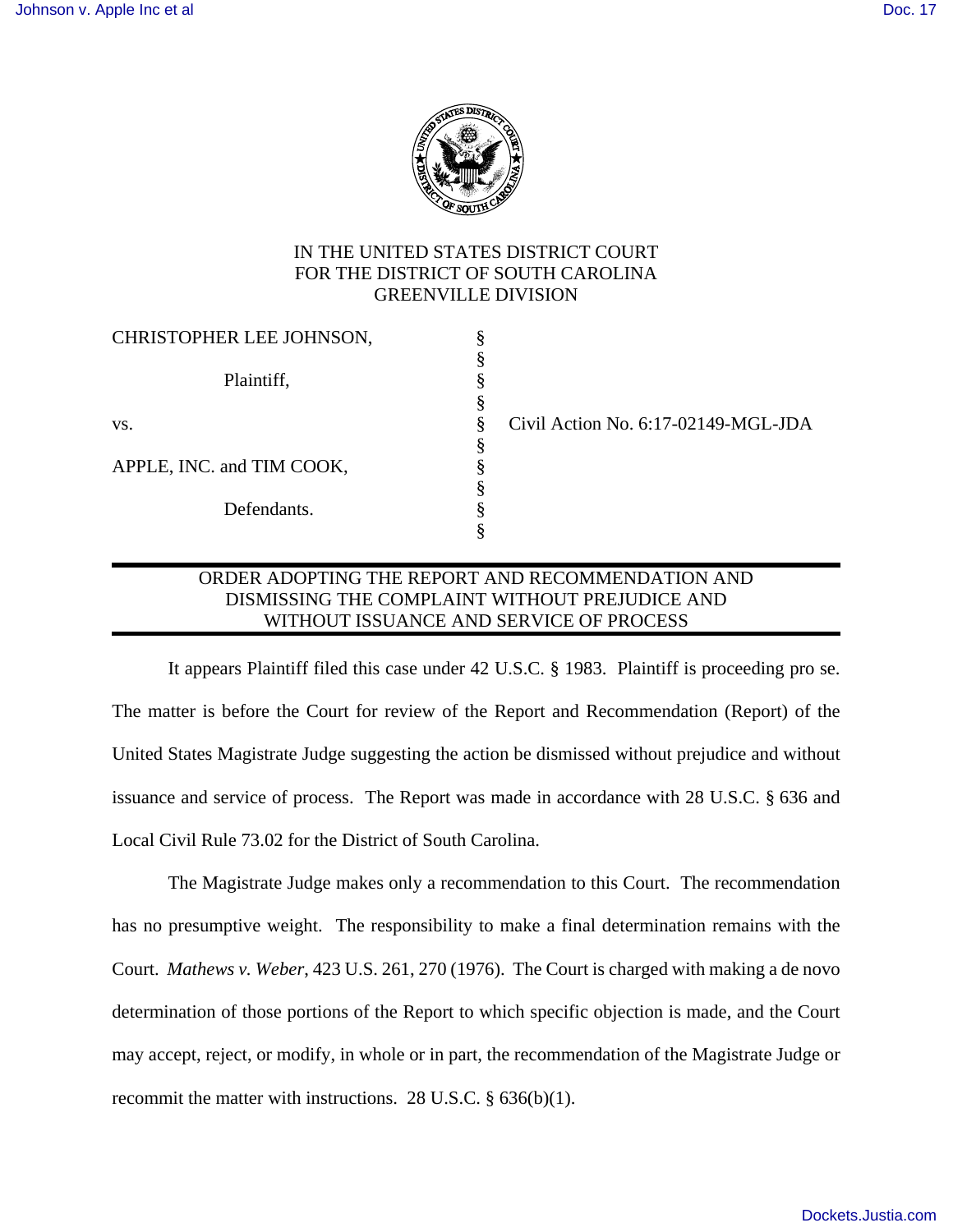The Magistrate Judge filed the Report on August 28, 2017. ECF No. 10. On September 5, 2017, the Clerk of Court filed documents Plaintiff appears to submit as "evidence," ECF No. 15, and, on September 8, 2017, the Clerk of Court filed Plaintiff's objections to the Report (Plaintiff's Memorandum), ECF No 16.

 Under 28 U.S.C. § 636(b)(1), a district court is required to conduct a de novo review of those portions of the Magistrate Judge's Report to which a specific objection has been made. The Court need not conduct a de novo review, however, "when a party makes general and conclusory objections that do not direct the court to a specific error in the [Magistrate Judge's] proposed findings and recommendations.@ *Orpiano v. Johnson*, 687 F.2d 44, 47 (4th Cir. 1982); *see* Fed. R. Civ. P. 72(b). As provided above, however, the Court need not—and will not—address any of Plaintiff's arguments that fail to point the Court to alleged specific errors the Magistrate Judge made in the Report.

"A document filed *pro se* is 'to be liberally construed.'" *Erickson v. Pardus*, 551 U.S. 89, 94 (2007) (quoting *Estelle v. Gamble*, 429 U.S. 97, 106 (1976)). Courts are not, however, required to "conjure up questions never squarely presented to them" or seek out arguments for a party. *Beaudett v. City of Hampton*, 775 F.2d 1274, 1278 (4th Cir. 1985).

Even when construed liberally and in the light most favorable to Plaintiff, Plaintiff's Memorandum fails to set forth any specific objections to the Report. Plaintiff's Memorandum consists primarily of a series of political discussions and comments, as well as requests for subpoenas. Any meaningful counter to the well-reasoned conclusions in the Report is absent. Moreover, to the extent Plaintiff's Memorandum constitutes a motion for various subpoenas, it is unintelligible, unsupported by law, and without merit. The Court additionally notes Plaintiff's September 5, 2017, submission makes no difference in the Court's consideration of this lawsuit.